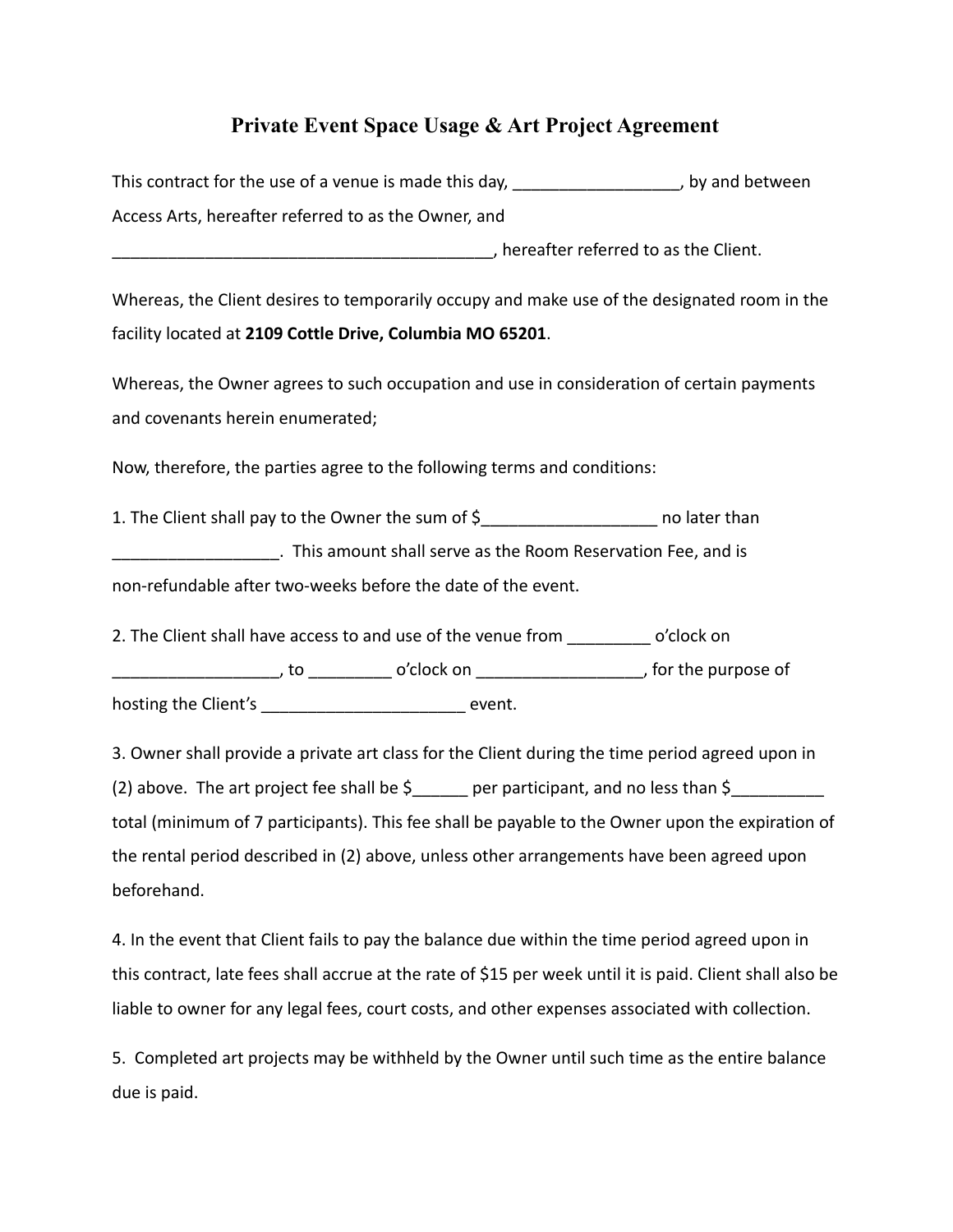6. Client shall remove all personal property, trash, and other items that were not present in the venue when Client took control of it.

7. Client will be liable for any physical damages, legal actions, and/or loss of reputation or business opportunities that Owner may incur as a consequence of the actions of Client or any of Client's guests while Client is in control of the venue, and shall indemnify and hold harmless the Owner against any and all legal actions which may arise from Client's use of the venue.

8. Any disputes arising under this contract shall be adjudicated in the Owner's local jurisdiction.

In witness of their understanding of and agreement to the terms and conditions herein contained, the parties affix their signatures below.

| Client's Signature, date | Owner's Signature, date |
|--------------------------|-------------------------|
| <b>Printed Name</b>      | <b>Printed Name</b>     |
| Address                  | Address                 |
| City, State, Zip Code    | City, State, Zip Code   |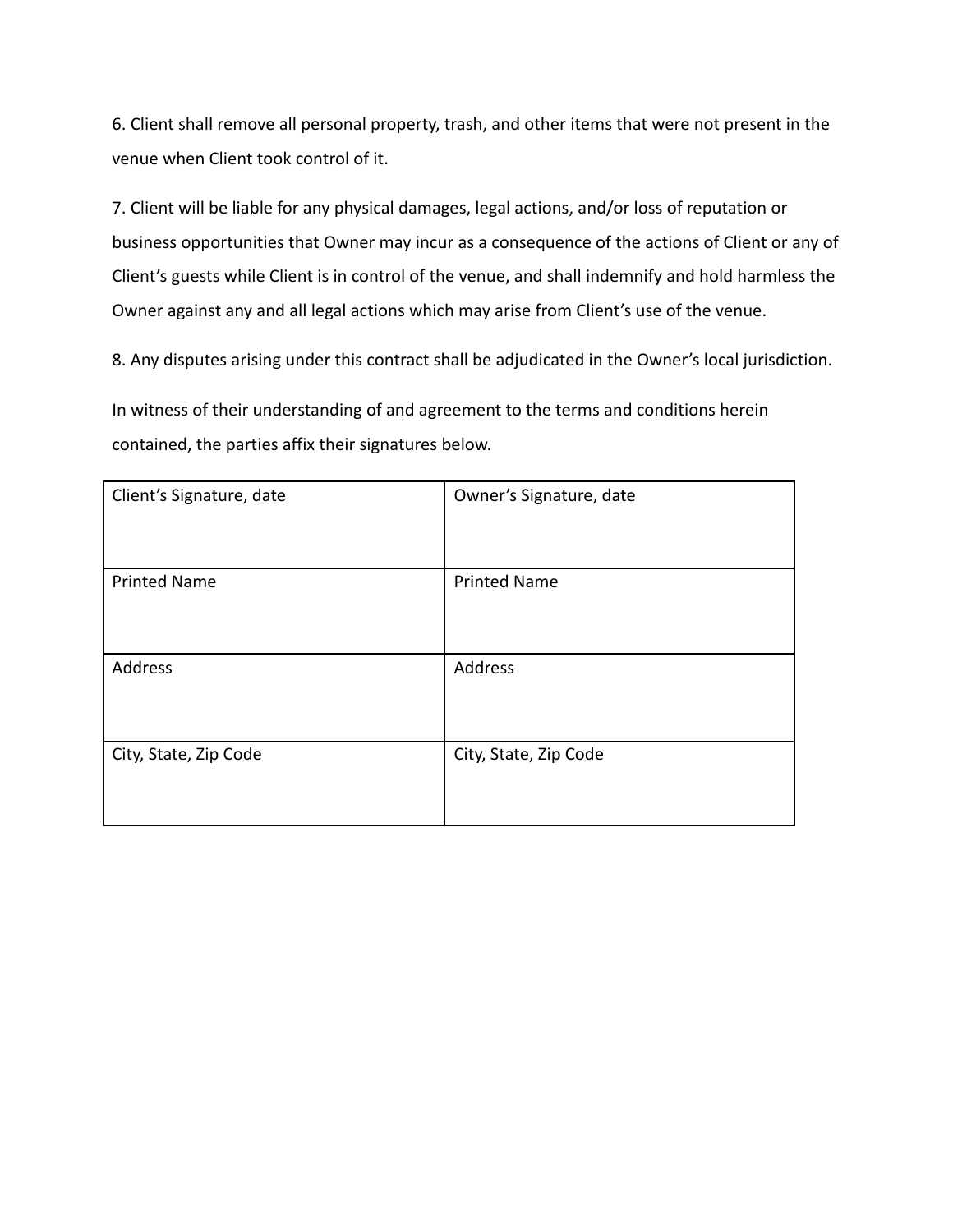## **Private Event Policies Acknowledgement**

Check each box as you read to signify that you have read and understand each policy listed.

- $\Box$  At the private event, all members of the party that are of school-age and older (5+) are **strongly advised** to wear a facemask to limit the risk of transmitting COVID-19.
- $\Box$  We prohibit the use of all controlled substances, and undersage drinking on our premises. If you provide alcohol, you are responsible for verifying the ages of the participants.
- $\Box$  Any time you might need to set up food, refreshments, decorations, etc. it MUST be included in the reservation time. **Please do not arrive before your scheduled room reservation time.** In addition to the regularly allotted 2 hours, you can add an extra hour to your reservation time for an additional \$25. Be sure to also take your set up time into consideration when telling your guests when to arrive.
- $\Box$  Two days before the date of the event, the Client must give the Owner a FINAL headcount of participants who will be completing the projects, and additional guests who will be in attendance. This count must be within or below the already agreed-upon group size that was paid for in advance. If changes occur, and the final headcount is larger than previously agreed-upon, then the Owner reserves the right to increase charges that match with the correct group rate size stated on the Access Arts website.
- $\Box$  Once a final headcount is confirmed, NO refunds will be issued for unexpected absences on the day of the event.
- $\Box$  Anyone who stays in the space while the party is going on, must be included in the head count established prior to the event. If more guests stay than what was originally confirmed in the booking, then the Owner reserves the right to increase the booking fee to reflect the established group size rates found on the Access Arts website.
- $\Box$  YOU WILL BE RESPONSIBLE FOR SOME CLEANING UP. Anything YOU or your party brought, you MUST clean up and remove from the premises. We have a dumpster and trash bags that you will be able to use to dispose of the aftermath. We will handle the clean up of all tools and materials used for the art-making.